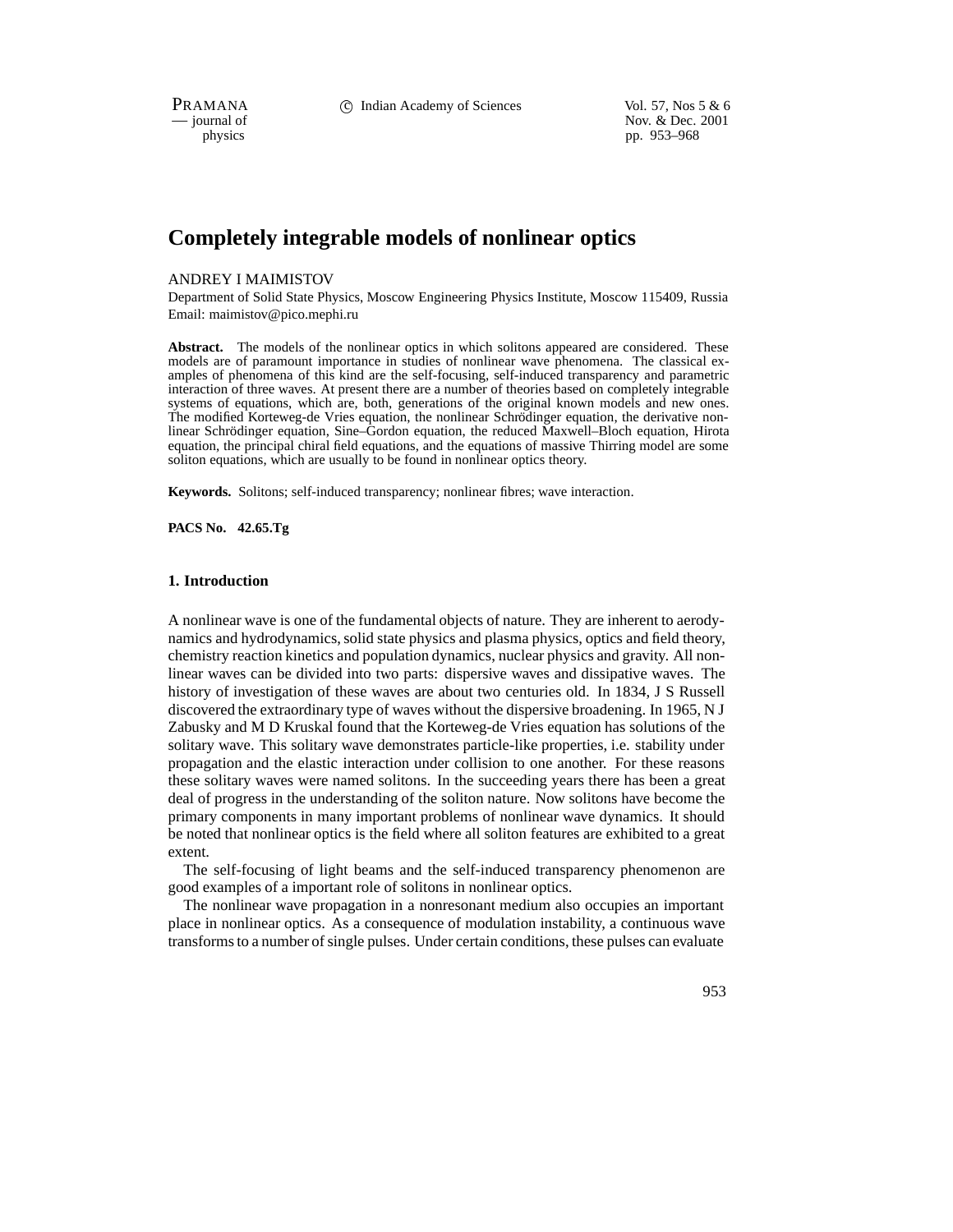into solitons. Nowadays the optical solitons propagation in fibres is attracting considerable attention.

The other classical problem of nonlinear optics is the parametric interaction of waves. The harmonic generation, stimulated by Raman and Brillouin scattering, parametric amplifications, sum-frequency mixing, and four-wave mixing have been the subject of many investigations in this field. The three-wave interaction process is of particular interest because it gives us a new instance of the application of the soliton occurrence in a nonlinear system without dispersion.

There are cases of the Hamiltonian systems when the canonical transformation makes the equations of motion trivially integrable after the conversion to new variables. Then they say that Hamiltonian system admits the action-angle variables. If the action-angle variables exist, then the Hamiltonian system is *completely integrable*. There is a powerful tool to investigate the integrable systems. It is the inverse scattering transform (IST) introduced by Gardner, Greene, Kruskal and Miura (1967). The implementation of IST in nonlinear optics results in new examples of the optical soliton phenomena. Moreover, this method leads to new analytical approaches for near integrable systems.

#### **2. Classical examples**

Let us consider the three phenomena mentioned above for theories that have been based on completely integrable equations.

#### 2.1 *Self-induced transparency*

A self-induced transparency (SIT) phenomenon consists of the propagation of a powerful ultra-short pulse (USP) of light through a resonance medium without the distortion and energy loss of this pulse [1–4]. This phenomenon is characterised by the continuous absorption and re-emission of electromagnetic radiation by resonant atoms of the medium in such a manner that a steady-state optical pulse propagates. In the ideal case the energy dissipation of the USP is invisible and the state of the resonant medium is not varying. In this means the medium is transparent. The group velocity of such a steady-state pulse, called  $2\pi$ -pulse or soliton of SIT, is less than the phase speed of light in a medium. The group velocity depends on a  $2\pi$ -pulse duration: the shorter the duration, the higher is its speed [2–5]. When two pulses of different velocities spread in the medium, the second pulse may overtake the first and a collision may take place. After the collision, the solitons keep their shape and velocity (but in general all other parameters of solitons may alter). This fundamental property of the SIT solitons has been studied many times both theoretically and experimentally [3,6,7].

From the mathematical point of view this property is a consequence of the complete integrability of the reduced Maxwell-Bloch equations, describing the SIT in the two-level media with non-degenerate levels  $[8-13]$ . The  $2\pi$ -pulses answer the single-soliton solutions of these equations, and the process of 'collision' reflects the evolution of the double-soliton solution – its asymptotical transformation into a pair of solitons under certain conditions (see, for example, [6,9], and [14,15]).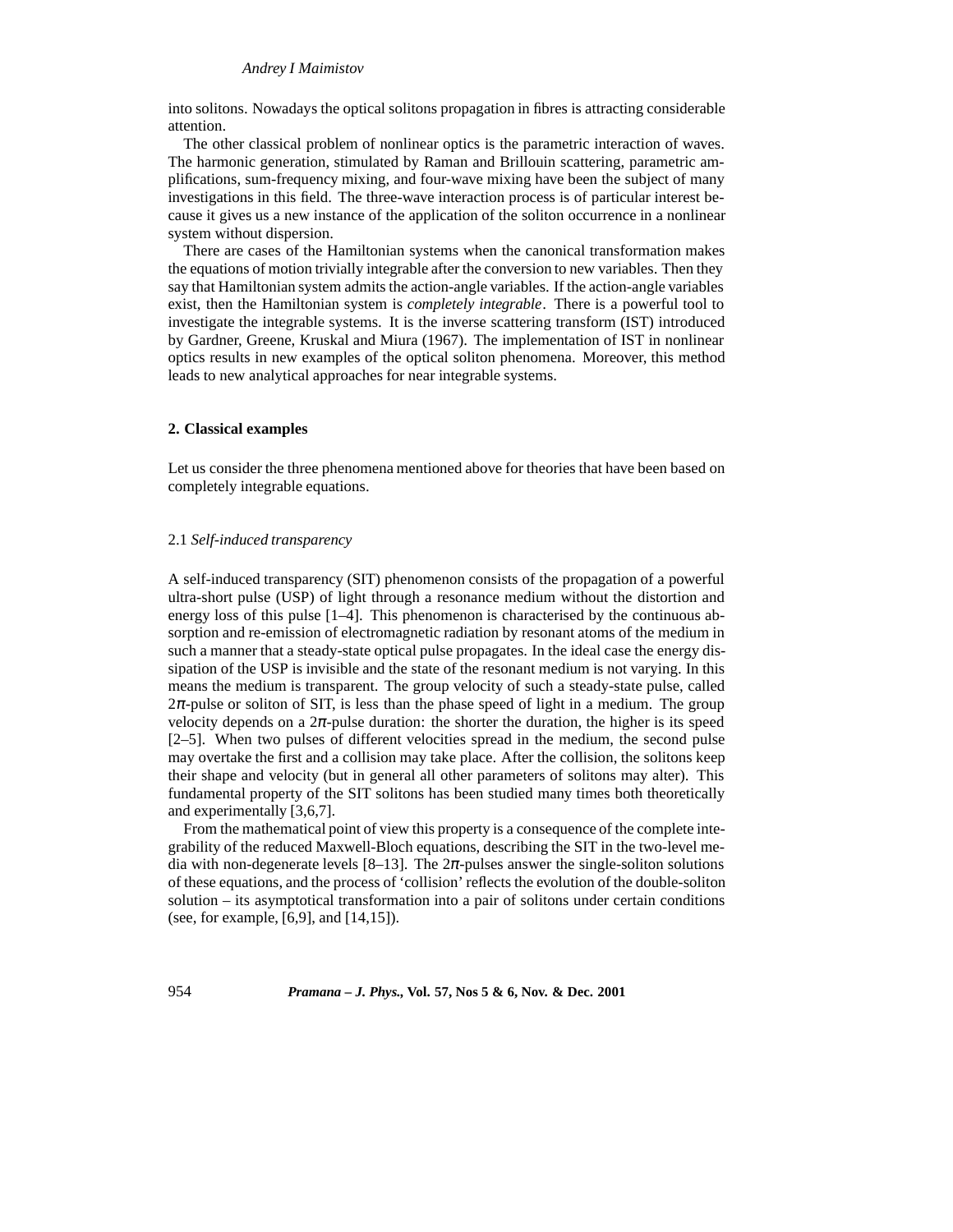The simplest theory describing the self-induced transparency phenomenon was developed by McCall and Hahn [1,2]. In general, the theory of the interaction of radiation with an ensemble of two-level atoms is based on the Bloch equations for atoms and the Maxwell equations for the classical electromagnetic field. In an isotropic dielectric the set of Maxwell equations reduced to one equation for the electric field  $\vec{E} = \vec{l}E$ . For a plane wave with constant polarisation vector  $\vec{l}$  one can obtain the following system of total Maxwell-Bloch (MB) equations

$$
\frac{\partial^2 E}{\partial z^2} - \frac{1}{c^2} \frac{\partial^2 E}{\partial t^2} = \left(\frac{4\pi n_A d}{c^2}\right) \left\langle \frac{\partial^2 r_1}{\partial t^2} \right\rangle,\tag{1.1}
$$

$$
\frac{\partial r_1}{\partial t} = -\omega_a r_2, \quad \frac{\partial r_2}{\partial t} = \omega_a r_1 + \frac{2d}{\hbar} E r_3, \quad \frac{\partial r_3}{\partial t} = -\frac{2d}{\hbar} E r_2,\tag{1.2}
$$

where *d* is the projection of a matrix element of the dipole operator on the direction of  $\hat{l}$ ,  $n_A$ is the concentration of resonant atoms. It should be noted that the components of the Bloch vector  $r_1$ ,  $r_2$  and  $r_3$  depend on the atomic resonance frequency  $\omega_a$ . Hereafter the angular brackets represent summation over all the atoms characterized by the frequency  $\omega_a$ .

The Bloch equations contain products of the field *E* and the polarisations  $r_2$  and  $r_3$ responsible for interference between the opposite propagated waves. It has been shown [16,17], however, that if the density of resonant atoms is small enough to make the parameter  $4\pi n_A d^2/\hbar \omega_a$  less than unity, interference may be neglected. It was found that for a typical value of  $d \sim 1$  Debye,  $\omega_a \sim 10^{15} \text{ s}^{-1}$  and  $n_A \ll 10^{23} \text{ cm}^{-3}$  one may not take into account the backward wave generation by a forward running pulse. Thus, the MB equations convert into the simple reduced Maxwell-Bloch (RMB) system of equations:

$$
\frac{\partial E}{\partial z} + \frac{1}{c} \frac{\partial E}{\partial t} = -\left(\frac{2\pi n_A d}{c}\right) \left\langle \frac{\partial r_1}{\partial t} \right\rangle,\tag{2.1}
$$

$$
\frac{\partial r_1}{\partial t} = -\omega_a r_2, \quad \frac{\partial r_2}{\partial t} = \omega_a r_1 + \frac{2d}{\hbar} E r_3, \quad \frac{\partial r_3}{\partial t} = -\frac{2d}{\hbar} E r_2. \tag{2.2}
$$

It should be emphasised that in both the MB and RMB equations symbol *E* denotes the real value of the electric field strength. However, so often the electromagnetic wave can be represented as a quasi-monochromatic wave

$$
E(z,t) = 2A(z,t)\cos[k_0 z - \omega_0 t + \varphi(z,t)] = \mathcal{E}(z,t)\exp[i(k_0 z - \omega_0 t)] + \text{c.c.},\qquad(3)
$$

where  $\omega_0$  is the radiation frequency,  $k_0$  is the wave number, and the real envelope  $A(z, t)$ and the phase  $\varphi(z,t)$  are slowly varying functions of *z* and *t*. This is an approximation which means that the envelope and the phase obey the inequalities

$$
_{0}|A|, |\partial A/\partial z| \ll k_{0}|A|, |\partial \varphi/\partial t| \ll \omega_{0}|\varphi|, |\partial \varphi/\partial z| \ll k_{0}|\varphi|.
$$
 (4)

Besides, the envelope amplitudes are usually so weak that the Rabi frequency (max $\frac{dA}{\hbar}$ ) turns out to be much less than the resonance transition frequency. The resulting system of equations can be represented as

*Pramana – J. Phys.,* **Vol. 57, Nos 5 & 6, Nov. & Dec. 2001** 955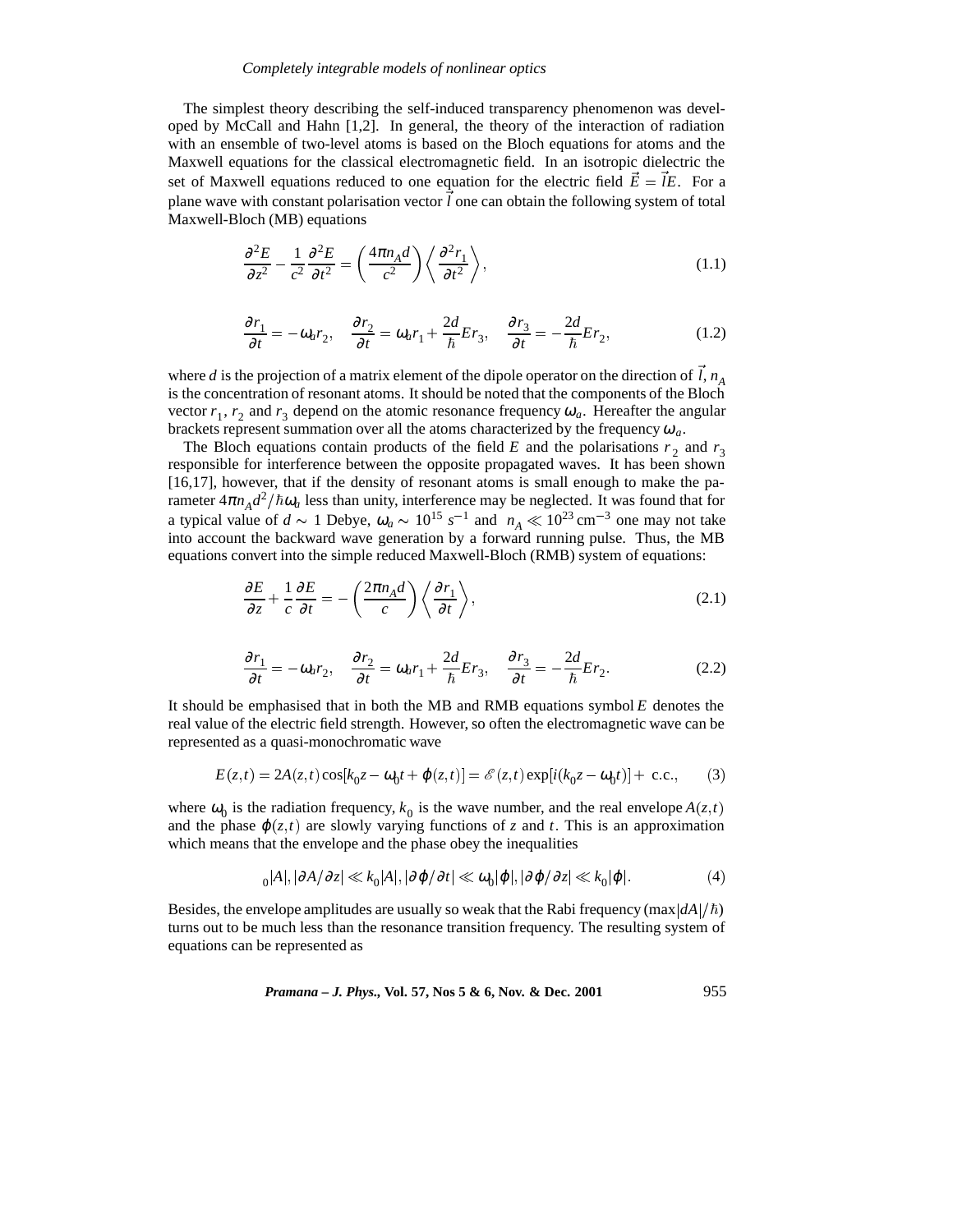$$
\frac{\partial q}{\partial z} + \frac{1}{c} \frac{\partial q}{\partial t} = -\alpha' \langle P \rangle, \quad q \left( \frac{\partial \varphi}{\partial z} + \frac{1}{c} \frac{\partial \varphi}{\partial t} \right) = \alpha' \langle Q \rangle, \tag{5.1}
$$

$$
\frac{\partial Q}{\partial t} = \left(\Delta\omega + \frac{\partial \varphi}{\partial t}\right)P, \quad \frac{\partial P}{\partial t} = -\left(\Delta\omega + \frac{\partial \varphi}{\partial t}\right)Q + qR, \quad \frac{\partial R}{\partial t} = -qP, \quad (5.2)
$$

where  $\Delta \omega = (\omega_a - \omega_0)$ ,  $\alpha' = 2\pi \omega_0 n_A d^2/\hbar c$ ,  $q = dA/\hbar$  is a normalised slowly varying pulse envelope and *P*, *Q* and *R* are connected with the initial Bloch vector components by the relations

$$
r_1 = -P(z, t) \sin[k_0 z - \omega_0 t + \varphi(z, t)] + Q(z, t) \cos[k_0 z - \omega_0 t + \varphi(z, t)],
$$
  

$$
r_3 = -R(z, t)
$$

To describe the SIT phenomenon McCall and Hahn used the system (5). Furthermore, if we confine the analysis to situations when the input optical pulse does not carry any phase modulation, i.e.  $\partial \varphi / \partial z = \partial \varphi / \partial t = 0$  at  $z = 0$  and the form factor of the inhomogeneous line is a symmetrical function of frequency detuning  $\Delta\omega$ , then equations (5) yield  $\partial\varphi/\partial z =$  $\partial \varphi / \partial t = 0$  at any *z* and *t*. In this case equations (5) reduce to the system of SIT equations

$$
\frac{\partial q}{\partial z} + \frac{1}{c} \frac{\partial q}{\partial t} = -\alpha' \langle P \rangle, \tag{6.1}
$$

$$
\frac{\partial Q}{\partial t} = \Delta \omega P, \quad \frac{\partial P}{\partial t} = -\Delta \omega Q + qR, \quad \frac{\partial R}{\partial t} = -qP. \tag{6.2}
$$

If an absorption line is homogeneously broadened and the exact resonance condition holds, then the SIT equations reduce to the well-known Sine-Gordon equation

$$
\frac{\partial^2 u}{\partial \tau \partial \zeta} + \sin u = 0,\tag{7}
$$

where  $\tau = (t - z/c)$ ,  $\zeta = \alpha' z$ , and  $q = \partial u/\partial \tau$ .

These equations (i.e.  $(2)$ ,  $(5)$ ,  $(6)$  and  $(7)$ ) may be represented as the condition of the integrability of some linear equations that provides the solution of these equations by the IST method. If we assume, that before the arrival of an ultra-short pulse all two-level atoms are in the ground state and after the passing of the USP all atoms recover in the initial states, then the boundary conditions are

$$
\lim_{|\tau|\to\infty} R(\tau,\zeta;\omega_a)=-1,\quad \lim_{|\tau|\to\infty} r_{1,2}(\tau,\zeta;\omega_a)=0.
$$

Both RMB-equations and SIT-equations with these boundary conditions can be solved by the IST method in a regular way [8–15]. In general cases one can obtain the *N*-soliton solution of these equations. This solution represents  $L_1$  single solitons and  $L_2$  *breathers* (so that  $N = L_1 + 2L_2$ ). Breather (or bion – soliton-antisoliton bounded state) is an extremely stable solitary wave with internal oscillations. It has the same collision stability as ordinary solitons in both the bion-bion and the bion-soliton collisions. It is worth noting that the Sine-Gordon equation has the same soliton and breather solution.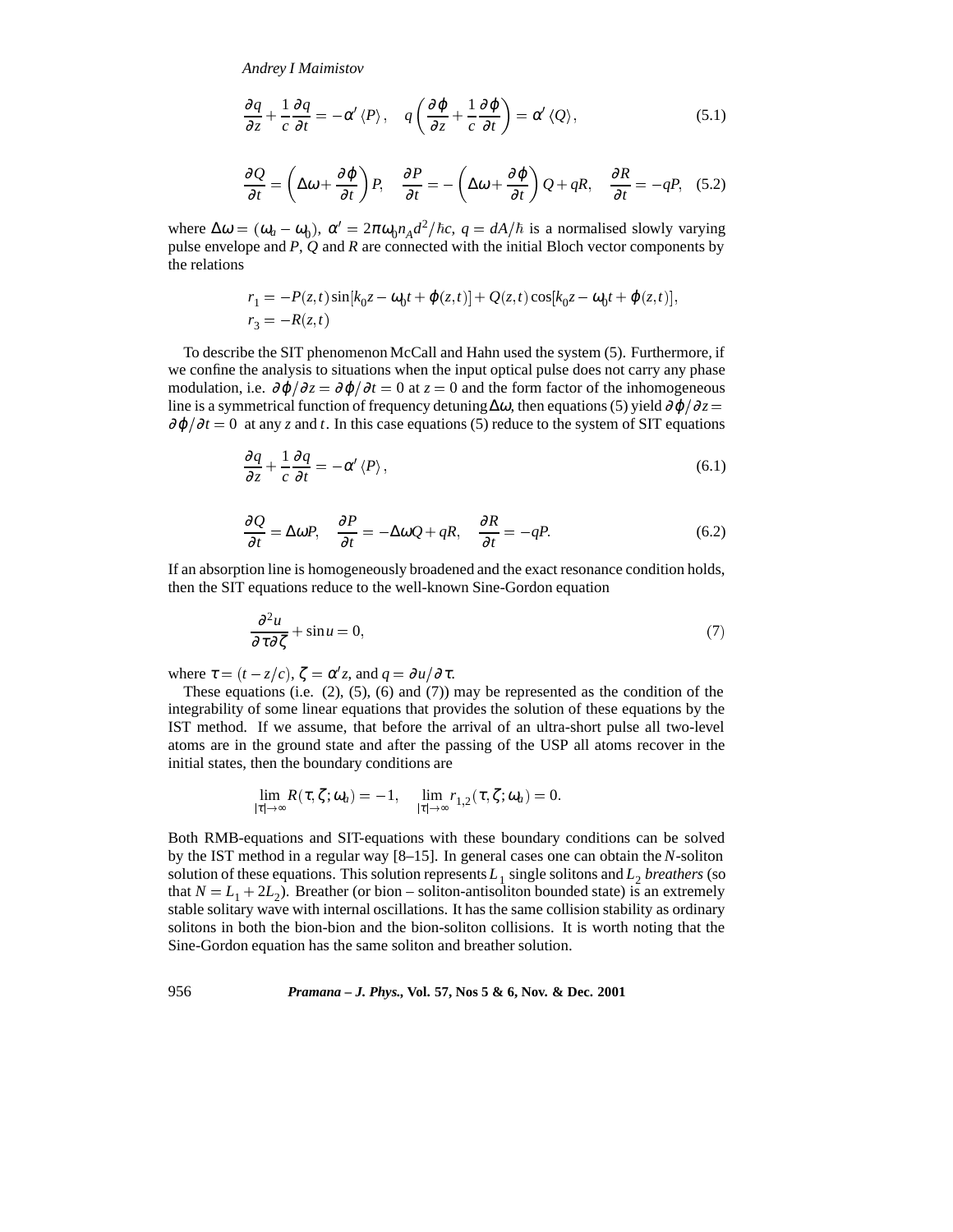It should be noted that the one-soliton solution of the RMB equations corresponds to the USP without the carrier wave, and represents a unipolar spike of electromagnetic radiation. Sometimes these pulses are named as *video pulses*. The two-soliton solution of the RMBequations describes the collision of two video pulses in the same fashion as it was done for the two-soliton solution of SIT equations by McCall-Hahn. However, the breather solution of the RMB-equations can be used to obtain the generation of McCall-Hahn  $2\pi$ -pulses. In [6] it was shown that the RMB breather is a real solution in the form of localised pulse with internal oscillations. Hence, this is an exact analogue of the McCall-Hahn  $0\pi$ -pulse. If the frequency of internal oscillations increases, then the envelope of RMB breather can be described by the soliton solution of the SIT equations to a high accuracy. Thus admittedly, the  $2\pi$ -pulse of McCall-Hahn is the limiting case of the  $0\pi$ -pulse of the RMB equations.

## 2.2 *Optical solitons in fibres*

It is well known that the rate of the information transfer by means of fibre optical communication systems (FOCS) with the mode pulse-code modulation is limited mainly by the effect of dispersion of group velocities. The influence of this effect can be suppressed efficiently, and ideally can be completely excluded if one uses sufficiently powerful pulses of light. Because of the nonlinear effect of self-influence such pulses in certain conditions are transformed into solitons and their propagation in FOCS is not accompanied by dispersive spreading.

It is important to emphasise that the soliton does not exist in real communication systems in the true sense of the word. The influence of group velocity dispersion of the high orders, optical loss and some other effects break a dynamic balance between the nonlinear compression of the pulse and its dispersion broadening. As a result of these effects the optical pulse suffers envelope distortion and damping. But the distance, passed by the soliton in a fibre considerably exceeds that which a weak pulse should pass in the linear regime of propagation. The experiments made with powerful optical pulses confirm this. We can consider the soliton as a good approach for the real nonlinear pulses in a fibre under certain conditions.

The suggestion to use optical solitons for the information transfer along the fibre is made in the works  $[18,19]$  and it is demonstrated in  $[20-22]$ . Later on the equation describing the optical pulse propagation in a fibre with an account of only the second-order groupvelocities dispersion was received in works [23,24] and was investigated in [25,26]. In the soliton theory it is known as the nonlinear Schrödinger (NLS) equation.

Let *q* be the normalised slowly varying complex envelope of the optical pulse defined by the following expression

$$
E(x, y, z, t) = A_0 q(z, t) \Psi(x, y) \exp[i(\beta_0 z - \omega_0 t)],
$$

where  $\beta_0$  is the propagation constant depending on the frequency of the carrier wave  $\omega_0$ ,  $\Psi(x, y)$  is a mode function that determines the transverse distribution of the electric field over the fibre cross-section. The slowly varying envelope of the optical pulse is governed by the following equation [23,24] (NLS equation):

$$
i\frac{\partial q}{\partial \zeta} + s\frac{\partial^2 q}{\partial \tau^2} + \mu|q|^2 q = 0.
$$
 (8)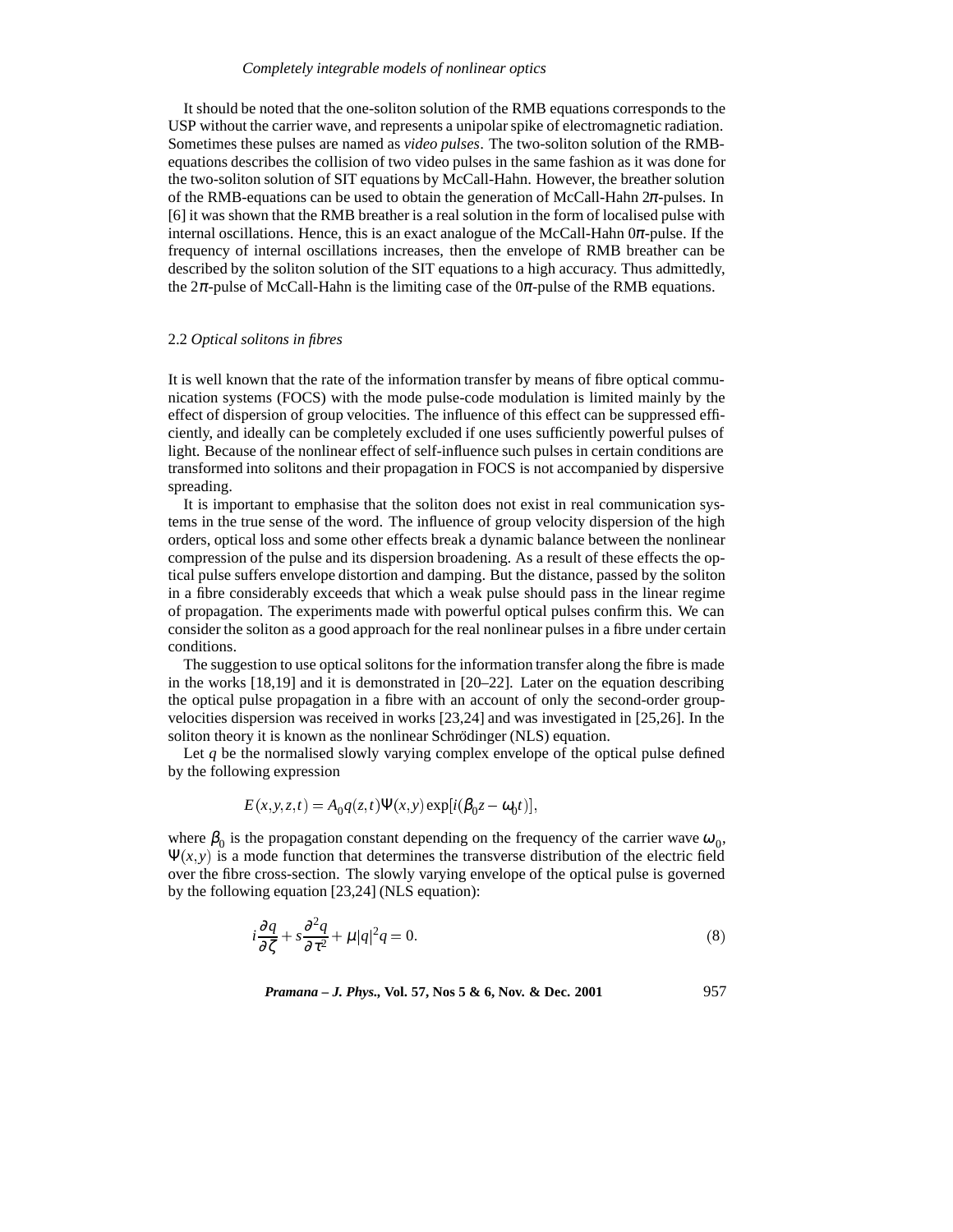Here  $\zeta = z/L_D$ ,  $\tau = (t - z/v_g)t_{p0}^{-1}$  are normalised independent variables of co-ordinate and time, accordingly,  $t_{p0}$  is a pulse duration at  $z = 0$  and  $v_g$  is the group velocity of an optical pulse. The term in (8) with the second derivative with respect to  $\tau$  describes the pulse dispersion broadening  $(s = -1$  for the normal dispersion and  $s = +1$  for the anomalous dispersion).  $L_D$  is the dispersion length  $L_D = 4\beta_0 t_{p0}^2 (|\partial^2 \beta(\omega)/\partial \omega^2|)^{-1}$ . The effective refractive index  $n_{\text{eff}}$  is defined as  $\beta(\omega)=(\omega/c)n_{\text{eff}}$ . The third term in (8) is responsible for the self-action effect. Coefficient  $\mu$  is equal to the ratio of the dispersion length  $L<sub>D</sub>$ to the Kerr length  $L_K$ , where  $L_K = c^2 \beta_0 (2\pi \omega_0^2 A_0^2 |\chi_{K,\text{eff}}|)^{-1}$ . Here  $\chi_{K,\text{eff}}$  is the effective nonlinear susceptibility responsible for the Kerr effect.

The complete integrability of the NLS is established in the classical works [25–27]. Besides the multi-soliton solutions, the NLS equations have the new type of solutions named multiple-pole solutions [8]. These solutions correspond to the multiple points of a discrete spectrum of the Zakharov-Shabat problem in the IST method. It is difficult to realise these solutions in practice because any small stir of the initial conditions will remove degeneration in the multiple points of a discrete spectrum. It means that only the exclusive initial optical pulses can be transformed into multiple-pole optical solitons. Different properties of the NLS equations are described in excellent books [29–33].

## 2.3 *Interaction of three waves*

One of the broadest classes of phenomena in nonlinear optics is the transformation of the frequency of an electromagnetic radiation propagating in the nonlinear medium. Harmonics generation of the fundamental wave (pump), sum-frequency and difference-frequency mixing are classified among these phenomena [34]. Under sufficiently high intensity of a pump the polarisation of a medium is not a linear function of the electric field strength of the wave. If the frequencies of an electromagnetic field are not in resonance with atomic transition frequencies, one can use a standard perturbation theory to reveal this dependency. So we can expand polarisation  $\vec{P}$  in a power series of electrical field strength. The coefficients of this series are tensors of the *n*th rank  $\hat{\chi}^{(n)}$ , named as nonlinear susceptibility, and describe different processes of the electromagnetic waves interaction. The nonlinear effects, described by the *n*th rank tensors of nonlinear susceptibility, are often interpreted as the interaction of the  $(n+1)$  waves.

Let the nonlinear characteristics of a medium be described by nonlinear susceptibility of the second order  $\hat{\chi}^{(2)}$ . It is called a quadratic nonlinear medium. Let the waves with the carrier frequencies  $\omega_1$  and  $\omega_2$  propagate along the *z* axis. As the polarisation is the nonlinear (quadratic) function of the electrical field strengths, the waves with carrier frequencies  $\omega = \omega_1 \pm \omega_2$ ,  $\omega = 2\omega_1$  and  $\omega = 2\omega_2$  appear in such a medium. These waves, in their turn, can cause generation of new waves with the frequencies  $\omega = 2\omega_1 \pm \omega_2$ ,  $\omega = \omega_1 \pm 2\omega_2$ , and so on. But in a dispersive medium all these processes are not equally efficient. There is a condition of phase matching, which selects a certain type of interaction of three waves, leaving all others unaffected. Sometimes such phase matching takes place for the waves propagating in the same direction. In this case one talks about collinear parametric interaction. The distance where the interaction of waves occurs can be made sufficiently long and, consequently, the effective frequency transformation will take place. On the contrary, when the phase matching is achievable only for the waves propagating in different directions, their interaction occurs only in the field of overlapping of the wave beams.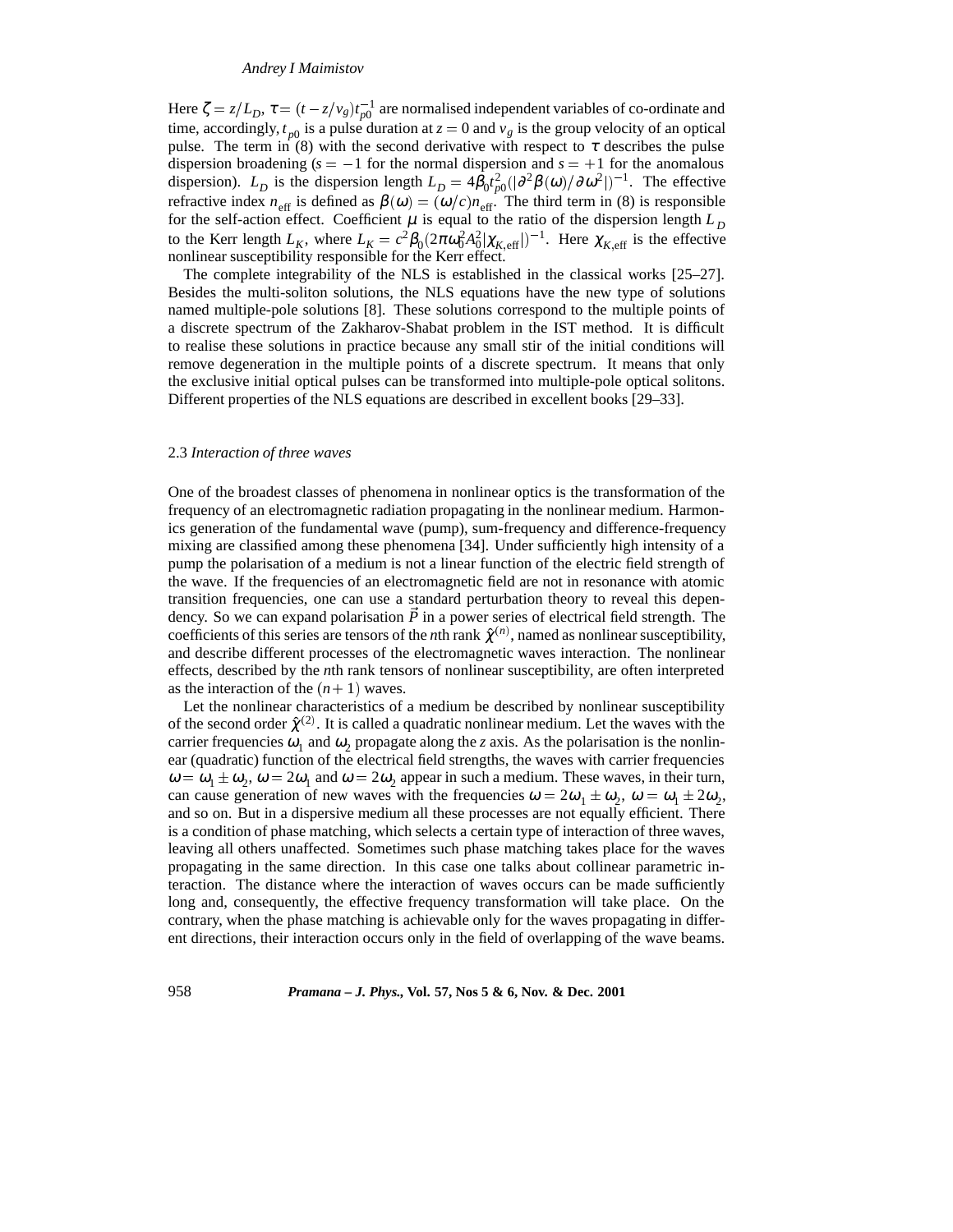Non-collinear parametric interaction is worth special attention as a number of interesting results concerning the integrability of three-wave mixing equations have been found.

Let  $\mathcal{E}_1, \mathcal{E}_2$  and  $\mathcal{E}_3$  be the slowly varying envelopes of the interacting pulses. Let us consider the situation when only the collinear propagating wave with sum-frequency or difference-frequency is generated. In the slowly varying envelopes and phases approximation, the system of equations describing the interaction of the three waves can be written in the following in unified form [35,36]:

$$
\left(\frac{\partial}{\partial z} + \frac{1}{v_1} \frac{\partial}{\partial t}\right) q_1 = i\sigma q_2^* q_3^* \exp(+i\Delta k z),\tag{9.1}
$$

$$
\left(\frac{\partial}{\partial z} + \frac{1}{v_2} \frac{\partial}{\partial t}\right) q_2 = i\sigma q_3^* q_1^* \exp(+i\Delta k z),\tag{9.2}
$$

$$
\left(\frac{\partial}{\partial z} + \frac{1}{v_3} \frac{\partial}{\partial t}\right) q_3 = -i\sigma q_1^* q_2^* \exp(+i\Delta k z),\tag{9.3}
$$

where  $\sigma = \sqrt{\gamma_1 \gamma_2 \gamma_3}$ , and  $\gamma_n = 4\pi \omega_n \chi^{(2)}(\omega_1, \omega_2)/cn(\omega_n)$ ,  $n = 1, 2, 3$ . In these equations we used  $\Delta k = k_3 - (k_1 + k_2)$ , for a sum-frequency mixing process  $\omega = \omega_1 + \omega_2$ , and  $\Delta k = k_3 - (k_1 - k_2)$ , for difference-frequency mixing  $\omega = \omega_1 - \omega_2$ . Here  $v_n$  are the group velocities of the corresponding wave. The effects of group-velocity dispersion are neglected. The uniformization variables  $q_{1,2,3}$  are related to  $\mathcal{E}_1, \mathcal{E}_2$  and  $\mathcal{E}_3$  as follows  $\mathcal{E}_1 = \sqrt{\gamma_1}q_1$ ,  $\mathcal{E}_2 = \sqrt{\gamma_2}q_2$  and  $\mathcal{E}_3 = \sqrt{\gamma_3}q_3^*$ , for the case of sum-frequency mixing, and  $\mathcal{E}_1 = \sqrt{\gamma_1}q_3$ ,  $\mathcal{E}_1 = \sqrt{\gamma_2}q_2^*$ ,  $\mathcal{E}_3 = \sqrt{\gamma_3}q_1^*$  for the case of difference-frequency mi indices at the velocities of the first and the third waves should be changed in this case).

We would like to point out that the resonance Raman scattering under conditions of weak variation of the energy levels population of a medium and the scattering of optical waves by an acoustical wave can be considered from one position as the specific realisations of the 3-wave interaction. In both cases the systems of equations, describing these processes, can be transformed into one universal system (9). Furthermore, one can demonstrate that under certain conditions the reduced Maxwell-Bloch equations appear here, which describe the propagation of the ultra-short pulse in a resonance medium. Due to this property the Raman scattering can be analysed in terms of the IST method.

The equations for 3-wave interaction (9) permit both the infinite number of conservation laws and the Bäcklund transformation. They can be presented as the Hamiltonian equations by employing the *r*-matrix. It is shown that these equations pass the Painlevé test, and that there is a class of self-similar solutions, expressed in terms of Painlevé transcendents P-V and P-VI.

It is remarkable that the system of equations, describing the parametric interaction of three waves, can be solved by the IST method for a 3D case [37,38], whereas the most of soliton equations are one-dimensional ones.

It should be emphasised that the 3-wave interaction gives an example of the dispersionless propagation of the nonlinear waves. They often say that the soliton is the result of the compensation of dispersion broadening and nonlinear compression of the wave packet. The 3-wave interaction just demonstrates the narrowness of this statement. Due to the absence of the phase and group velocities dispersion the solitons in this process do not detach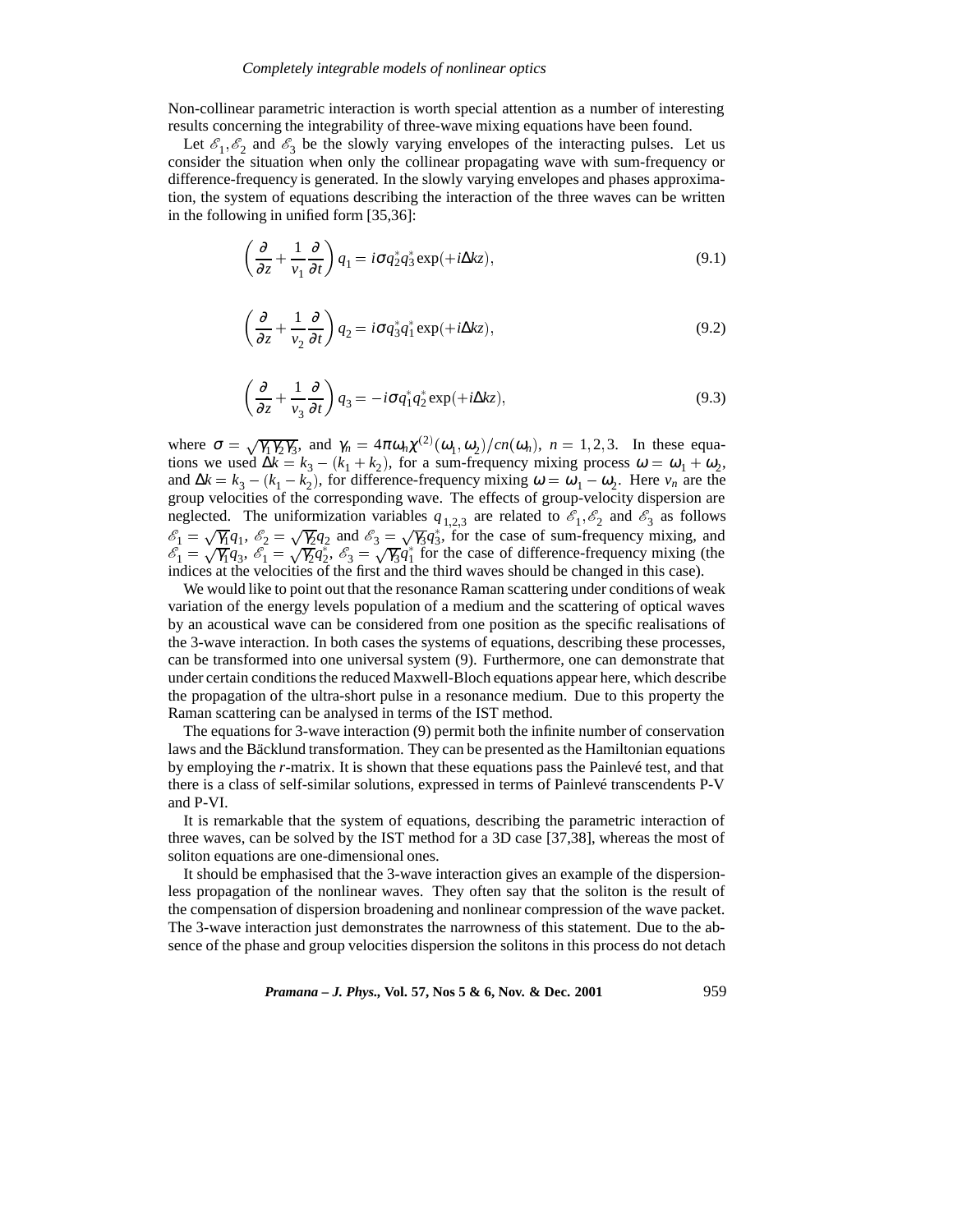from the nonsoliton part of the solution (which is often named radiation). It seems very difficult to study the process analytically, so one has to confine the investigation to some particular solutions. The non-collinear second harmonic generation provides an example of a specific case of the 3-wave interaction, where an exact solution is found without employing the IST method. The solution obtained explicitly illustrates the non-separability of the soliton and non-soliton parts of the solution of these 3-wave interaction equations.

## **3. New examples of the integrable systems**

#### 3.1 *Generalisation of the self-induced transparency theory*

The development of the SIT theory is characterised by its going beyond the framework of two-level approximation and by the spectral composition of the USP field becoming more complex. The latter means that the resonant medium interacts with radiation containing several carrier frequencies. Besides, factors such as the direct interaction between resonant atoms, nonlinear properties of the dielectric doped with resonant atoms and polarisation of the electromagnetic field should be taken into account.

Let the optical pulse propagate along axis *z* and the electric field strength be presented in the form  $\vec{E} = \vec{\mathcal{E}}(t, z) \exp(-i\omega_0 t + ik_0 z) + c.c$ . The carrier frequency is in resonance with the frequency  $\omega_{21} = (\omega_2 - \omega_1)/\hbar$  of an atomic transition  $j_2 \to j_1$  between energy levels  $\omega_2$ and  $\omega_1$  degenerated over the projections *m* and *l* of the total angular momenta  $j_1$  and  $j_2$ . In a general case the evolution of the envelope of the USP and states of the resonant medium are described by the system of equations for which the exact solution is not known in the case of arbitrary values  $j_1$  and  $j_2$ . But the certain choice of transitions  $j_1 = 0 \leftrightarrow j_2 = 1$ ,  $j_1 =$  $1 \leftrightarrow j_2 = 1$ , and  $j_1 = 1/2 \leftrightarrow j_2 = 1/2$  makes this system of equations exactly integrable. Its solution can be obtained by the inverse scattering transform method, as it is shown in [39–41]. *Generalised reduced self-induced transparency equations* (GSIT equations), for transitions  $j_1 = 0 \leftrightarrow j_2 = 1$ ,  $j_1 = 1 \leftrightarrow j_2 = 1$ , can be represented in the homogeneous form

$$
\frac{\partial q_j}{\partial \zeta} = -i \sum_{a=1,2} \beta_a \left\langle P_j^{(a)} \right\rangle,
$$

$$
\left(\frac{\partial}{\partial \tau} - i\Delta \omega t_{p0}\right) P_j^{(a)} = -i \sum_l q_l M_{lj}^{(a)} - q_j N^{(a)},\tag{10}
$$
\n
$$
\frac{\partial}{\partial \tau} M_{jl}^{(a)} = -i \left(q_l^* P_j^{(a)} - q_l P_j^{(a)*}\right), \quad \frac{\partial}{\partial \tau} N^{(a)} = i \sum_j \left(q_j^* P_j^{(a)} - q_j P_j^{(a)*}\right).
$$

If we consider transition  $j_1 = 0 \rightarrow j_2 = 1$ , then in (10) we assign  $q_j = d\mathcal{E}^{j} t_{p0}/\hbar$ ,  $\beta_1 = 1$  and  $\beta_2 = 0$ . For transition  $j_1 = 1 \rightarrow j_2 = 0$  we have  $q_j = d\mathcal{E}^j t_{p0}/\hbar$ ,  $\beta_1 = 0$  and  $\beta_2 = 1$ . Finally, for transition  $j_1 = 1 \rightarrow j_2 = 1$  we have  $q_j = j d\mathcal{E}^j t_{p0}/\hbar \sqrt{2}$ ,  $\beta_1 = \beta_2 = 1/2$ . Everywhere here the sub-index and upper index take the values  $j = \pm 1$ . The slowly varying envelopes of matrix elements of the density matrix  $\hat{\rho}$  are determined as  $P_j^{(1)} = \langle j_2, 0 | \hat{\rho} | j_1, j \rangle$ ,  $P_j^{(2)} =$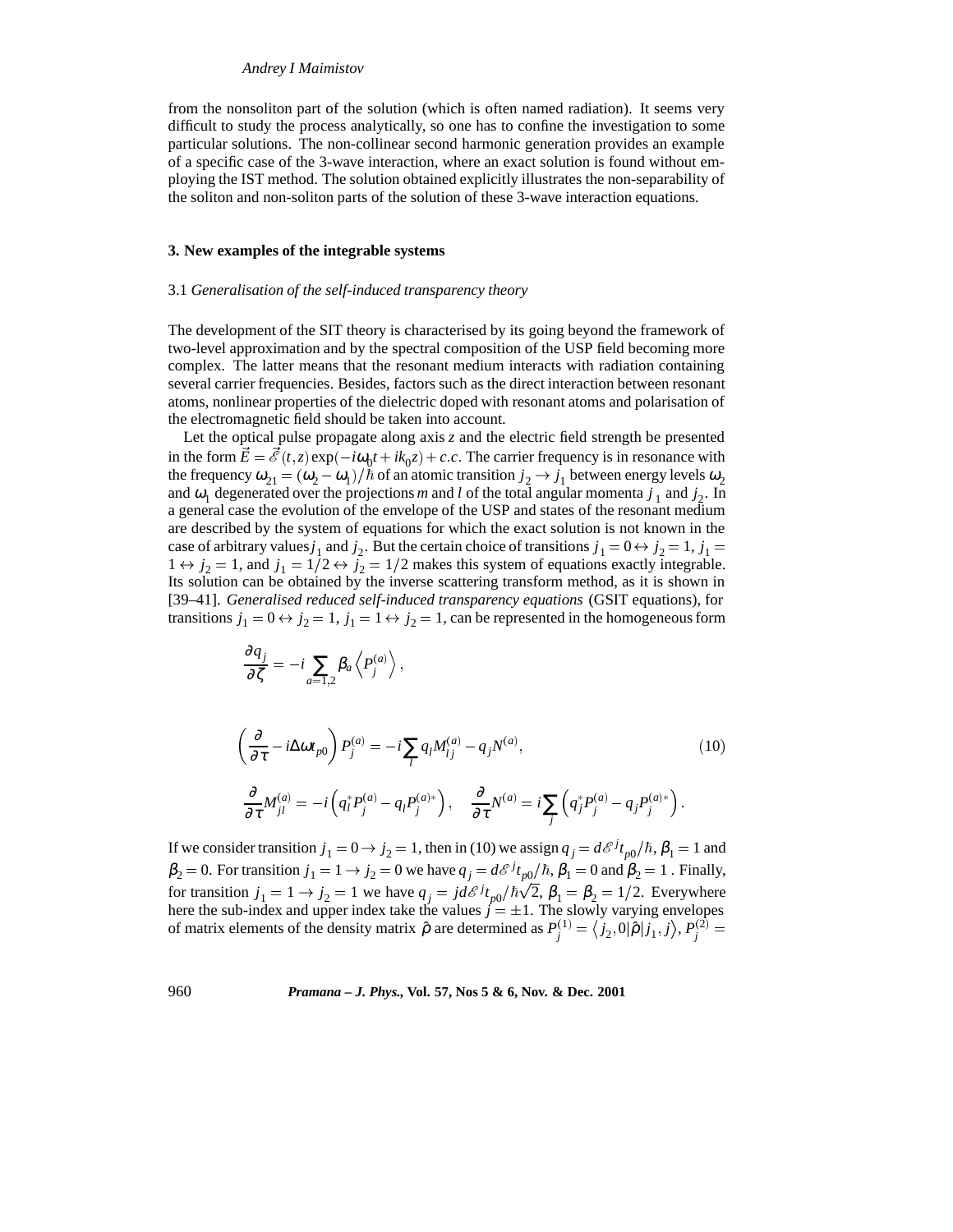$\big\langle j_2,-j|\hat{\rho}|j_1,0\big\rangle,\;N^{(1)} = \big\langle j_2,0|\hat{\rho}|j_2,0\big\rangle,\;N^{(2)} = -\big\langle j_1,0|\hat{\rho}|j_1,0\big\rangle,\;M^{(1)}_{jl} = \big\langle j_1,j|\hat{\rho}|j_1,l\big\rangle,$  $M_{jl}^{(2)} = \langle j_2, -l | \hat{\rho} | j_2, -j \rangle$ . As we are well aware, GSIT equations are the zero-curvature condition in the vector expansion IST method for the AKNS hierarchy. The spectral problem with such a sort of IST was first reported by Manakov [42] to describe the selffocusing of the polarised light beams. The expressions for *N*-soliton solutions, breathers and Bäcklund transformation have been found in [43].

There are versions of the GSIT equations describing USP propagation in a three-level medium. In the simplest case of this model the resonance levels have *V* and Λ configurations. It is determined [44,45] that, if the oscillator forces for every transition in a *V* or Λ configuration are equal, then a two-frequency pulse (characterised by two different frequencies of the carrier wave) is able to propagate in such a medium without the envelope distortion. An ultra-short pulse of the kind was called *simulton* [46]. The simultons are single-soliton solutions of the above GSIT equations. At the same time solutions which are responsible for the propagation and collisions of simultons occur. The oscillating simultons (colour breathers) are the two-frequency generalisations of  $0\pi$ -pulse by McCall-Hahn. It is worth noting at this point that a simulton is generally unstable with respect to transformation into one-frequency  $2\pi$ -pulse and may remain as a two-frequency pulse only for a special choice of resonance level populations.

It should be mentioned that consideration of the polarised USP propagation in a threelevel medium leads to *matrix variants of the GSIT-equations*. For more details, see ref. [47,48], where the matrix expansion IST method for the AKNS hierarchy (or matrix Manakov spectral problem) occurs there.

## 3.2 *Femtosecond optical solitons in fibres*

In order to describe the nonlinear phenomena associated with femtosecond optical solitons in nonlinear fibres, *the higher-order nonlinear Schr*  $ödinger$  (HNLS) equation has been proposed [49,50] (see also [51]). Consider the following generalisation of the eq. (8)

$$
i\frac{\partial q}{\partial \zeta} + s\frac{\partial^2 q}{\partial \tau^2} + \mu|q|^2 q + i\left(\eta_3 \frac{\partial^3 q}{\partial \tau^3} + \mu_2|q|^2 \frac{\partial q}{\partial \tau} + \mu_3 q \frac{\partial |q|^2}{\partial \tau}\right) = 0.
$$
 (11)

The parameter  $\eta_3$  corresponds to the third-order group-velocity dispersion, parameters  $\mu_2$ and  $\mu_3$  represent the two inertial contributions to the nonlinear polarisation, i.e. Raman self-scattering and self-steeping formation. If  $\eta_3 = 0$ ,  $\mu_2 = \mu_3 = 1$  and  $\mu = 0$ , then the HNLS (11) reduced into the *derivative nonlinear Schrödinger* (DNLS) equation

$$
i\frac{\partial q}{\partial \zeta} + \frac{\partial}{\partial \tau} \left( s \frac{\partial q}{\partial \tau} + i(q \cdot q^*) q \right) = 0. \tag{12}
$$

This equation is a completely integrable one [52]. There are soliton and multi-soliton solutions, which can be obtained in the framework of the IST method. Notice that the condition  $\mu = 0$  is not essential for the reduction of the HNLS into the integrable equation, i.e. the resulting modified DNLS equation is completely integrable too.

If  $\eta_3 = 1$ ,  $\mu_2 = \pm 6$ ,  $\mu_3 = 0$ , then the eq. (11) is reduced to *the Hirota equations* [53],

$$
i\frac{\partial q}{\partial \zeta} + s\frac{\partial^2 q}{\partial \tau^2} + \mu|q|^2 q + i\frac{\partial^3 q}{\partial \tau^3} \pm 6i|q|^2 \frac{\partial q}{\partial \tau} = 0,
$$
\n(13)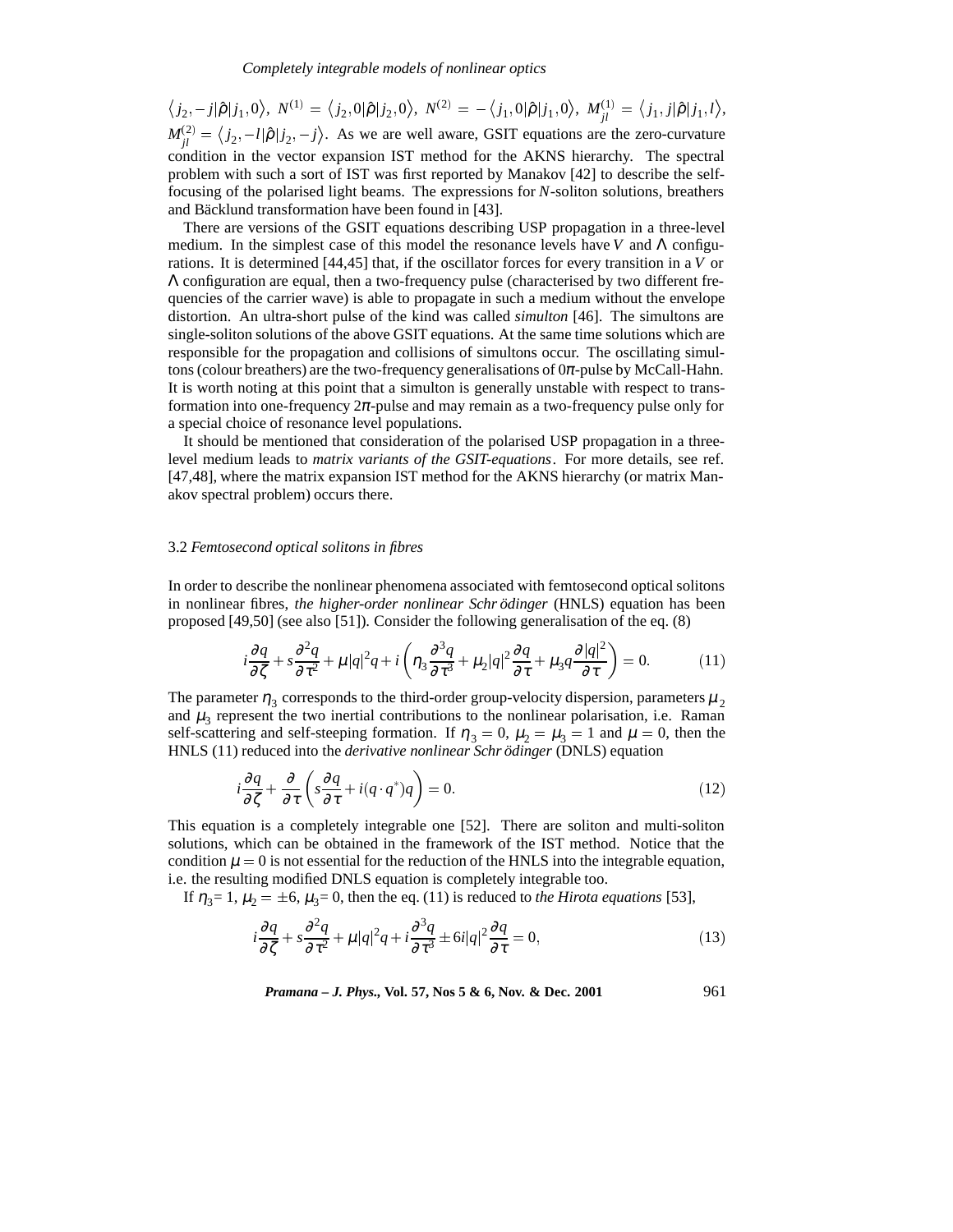which represents the other example of a completely integrable equation.

In general, eq. (11) may not be completely integrable. However, if we suppose that  $\eta_3 = \varepsilon$ ,  $\mu_2 = 6\varepsilon$ ,  $\mu_3 = 3\varepsilon$ , and  $\mu = 2s$ , then the HNLS equation can be reduced to the other one – *Sasa-Satsuma equation*. In this case in terms of new variables  $\xi = \tau - s^2 \zeta/3\varepsilon$ ,  $q(\tau, \zeta) = u(\xi, \zeta) \exp(is\tau/3\varepsilon + 2is^3\zeta/27\varepsilon^2)$  the equation (11) takes the form

$$
\frac{\partial u}{\partial \zeta} + \varepsilon \left( \frac{\partial^3 u}{\partial \xi^3} + 6|u|^2 \frac{\partial u}{\partial \xi} + 3u \frac{\partial |u|^2}{\partial \xi} \right) = 0. \tag{14}
$$

The eq. (14) has been considered in [54], where it is shown that this equation could be solved by means of the IST method.

#### 3.3 *Vector optical solitons*

In the general case the *vector soliton* is the soliton solution of the nonlinear system of the evolution equations, which can be presented as a one-dimension array. For example, the vector soliton of the NLS equation is the solution of the following vector equation

$$
i\frac{\partial \vec{q}}{\partial \zeta} + \frac{1}{2} \frac{\partial^2 \vec{q}}{\partial \tau^2} + (\vec{q} \cdot \vec{q}^*)\vec{q} = 0,
$$
\n(15)

where  $\vec{q} = \{q_1, q_2, ..., q_M\}$ . Hereafter, this equation will be referred to as the *v-NLS equation*. The vector index of this soliton can result from the different physical origin.

We have only one example where the v-NLS equation is the completely integrable one. This equation is embedded into the AKNS hierarchy that allows to exploit the IST method to find the soliton solution. The suitable spectral problem was found by Manakov [42].

As the simplest vector generation of the DNLS equation one can write the standard form of the *v-DNLS equation*

$$
i\frac{\partial \vec{q}}{\partial \zeta} + \frac{\partial}{\partial \tau} \left( \frac{\partial \vec{q}}{\partial \tau} - i\varepsilon (\vec{q} \cdot \vec{q}^*) \vec{q} \right) = 0. \tag{16}
$$

The other example of the vector nonlinear waves arises under consideration of ultrashort optical pulse propagation in birefringent fibres with higher order effects like the third order dispersion of group velocities, Kerr dispersion, and stimulated Raman scattering. There is *two-component generalisation of the Sasa-Satsuma equation* (14) [55]:

$$
\frac{\partial \vec{q}}{\partial \zeta} + \varepsilon \left( \frac{\partial^3 \vec{q}}{\partial \tau^3} + 6(\vec{q} \cdot \vec{q}^*) \frac{\partial \vec{q}}{\partial \tau} + 3\vec{q} \frac{\partial (\vec{q}\vec{q}^*)}{\partial \tau} \right) = 0. \tag{17}
$$

In [55] the three-component generalisation of this equation is also considered. It is shown that these equations have the zero-curvature representation and can be solved by the IST method. However, the exact soliton solutions are simple to obtain using the Darboux-Bäcklund transformation.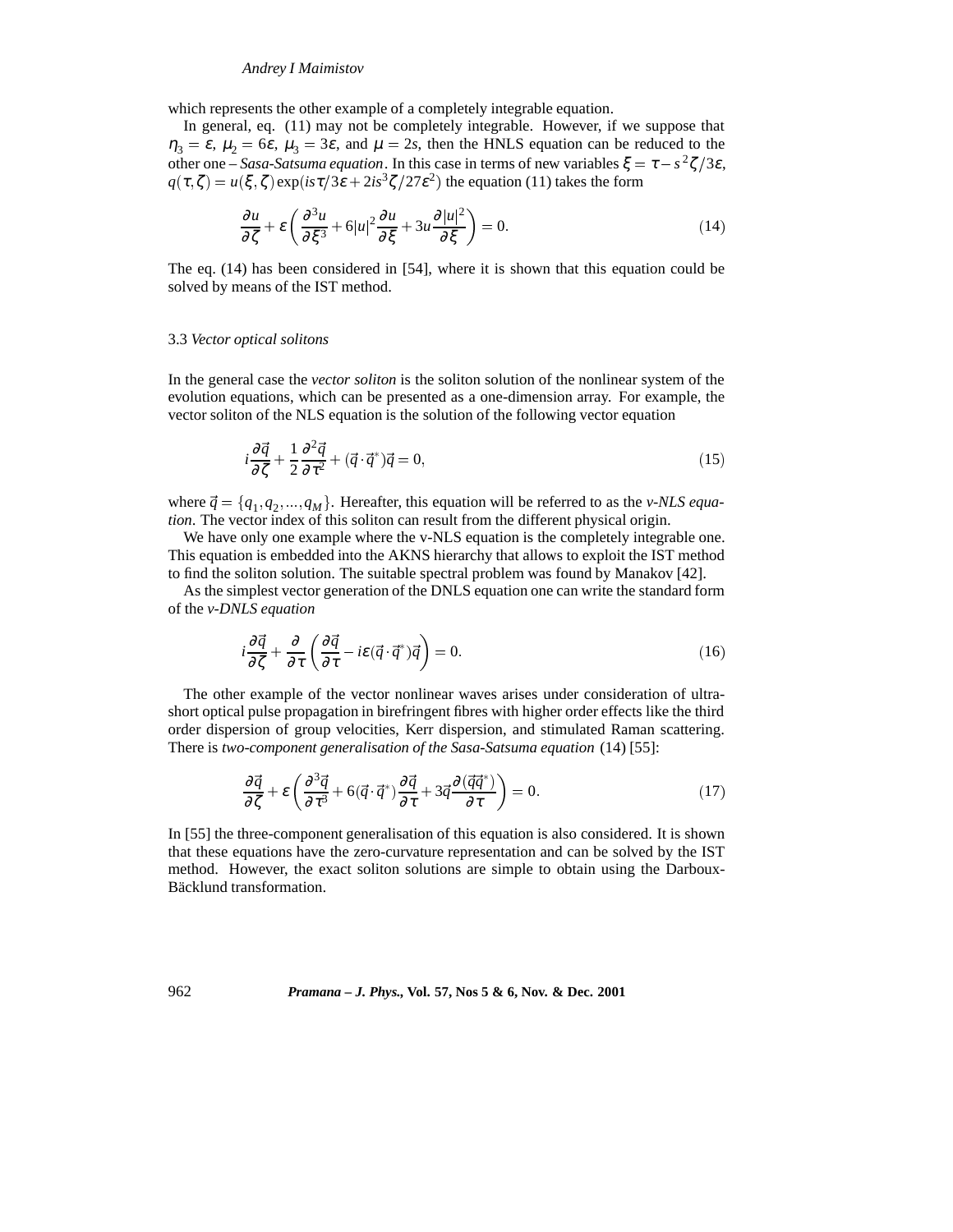#### 3.4 *Extremely short pulse propagation in a non-resonant medium*

The recent progress in the field of generation of femtosecond pulses has made it necessary to revise theoretical models of their propagation in a nonlinear dispersive medium. It is interesting to find a method to describe an USP evolution without the use of slowly varying envelope approximation. The simplest way to do this is to combine the wave equation for the electromagnetic field with the equations specifying the changes in the state of the medium.

In the case of resonant medium we have the resonance transition frequency as a scale parameter for time. When pulse duration  $t_p$  obeys the inequality  $t_p \omega_a \gg 1$ , the slowly varying envelope approximation is adequate to describe the pulse propagation. On the contrary, if  $t_p \omega_a \ll 1$  we can use at least the unidirectional propagation approximation. The ratio  $\varepsilon = \omega_R/\omega_a$ , where  $\omega_R$  is the Rabi frequency (i.e.,  $\omega_R = d \max |E|/\hbar$ ), provides a new parameter. Let the USP amplitude (i.e. *E*) be of such magnitude that the Rabi frequency  $\omega_R$  is small compared with the minimum of atomic transition frequency. That means  $\varepsilon = \omega_p/\omega_a$  is a small parameter. Then we can attempt to solve the Bloch equation (2.2) approximately and thus obtain an approximate equation of the USP electric field strength without the assumption of a slowly varying envelope [56]. The Maxwell equations under unidirectional wave approximation can be reduced into

$$
\frac{\partial E}{\partial z} + \frac{1}{c} \frac{\partial E}{\partial t} = -\left(\frac{2\pi n_a d}{c}\right) \left\langle \frac{\partial r_1}{\partial t} \right\rangle,\tag{18}
$$

where polarisation of the ensemble of two-level atoms at the third order of  $\varepsilon$  is

$$
\langle r_1 \rangle = \left\langle \frac{2d}{\hbar \omega_a} \right\rangle E - \left\langle \frac{2d}{\hbar \omega_a^3} \right\rangle \frac{\partial^2 E}{\partial t^2} - \left\langle \frac{4|d|^2 d}{\hbar^3 \omega_a^3} \right\rangle E^3. \tag{19}
$$

Substitution of the expression for polarisation into equation (18) in terms of new variables  $\tau = |b|z, \zeta = t - z/V, u(\tau, \zeta) = -(a/6b)^{1/2}E(z, t)$  yields the *modified Korteweg-de Vries equation* (mKdV)

$$
\frac{\partial u}{\partial \tau} + 6u^2 \frac{\partial u}{\partial \zeta} + \frac{\partial^3 u}{\partial \zeta^3} = 0.
$$
 (20)

Here parameters  $a = \langle 24\pi n_a |d|^4 / c\hbar^3 \omega_a \rangle$ ,  $b = \langle 4\pi n_a |d|^2 / c\hbar^3 \omega_a \rangle$  were introduced. The expression  $V^{-1} = c^{-1} [1 + \langle 4\pi n_a | d|^2 / \hbar \omega_a \rangle]$  defines the re-normalised velocity of the USP propagation. As it is known [57] this equation is completely integrable, and its solutions can be found by the IST method [31–33]. There are other nonlinear equations describing extremely short pulse propagation [58], however, they do not have soliton solutions.

#### 3.5 *SIT in a Kerr-type nonlinear medium*

There are intensive investigations of the nonlinear pulse propagation in optical fibres [29,30]. However, practically all materials used for fibre fabrication contain impurities that contribute to the absorption spectrum of the fibres. The losses due to the resonant absorption decrease if the frequency of the carrier wave is located within the window of

*Pramana – J. Phys.,* **Vol. 57, Nos 5 & 6, Nov. & Dec. 2001** 963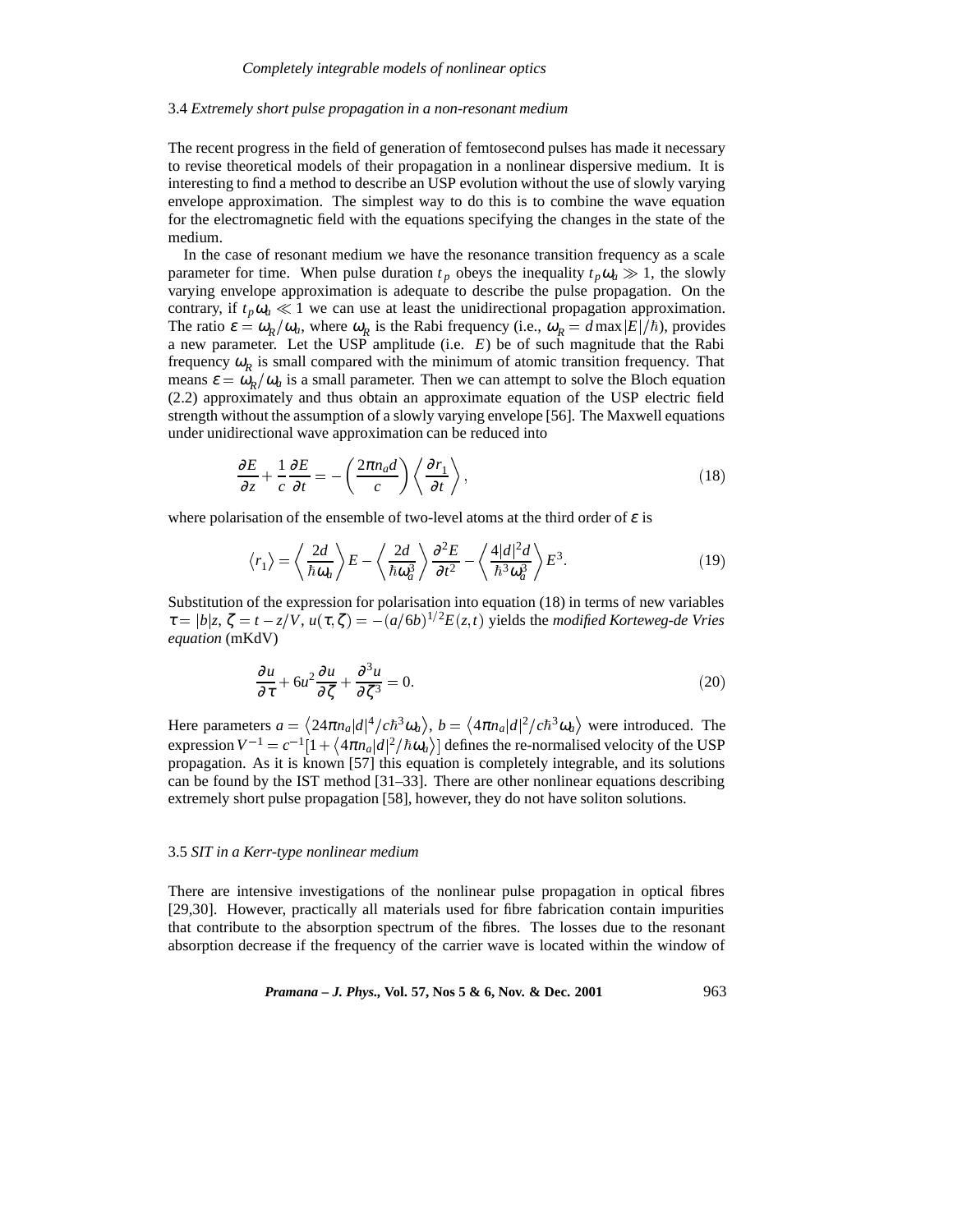transparency of the glass fibre. Another way to decrease losses is to make pulse duration shorter than the characteristic relaxation times of the resonant states or, in other words, to make optical pulses ultra-short. In this case the well-known self-induced transparency phenomenon can be expected to arise.

It is known that the nonlinear Schrödinger equation, which is used to describe optical solitons in nonlinear monomode optical fibre, is completely integrable [31–33]. The reduced Maxwell-Bloch equations or their generalisations considered hereafter, as RMBequations are completely integrable too. The IST method for both the NLS and the RMBequations enabling the solution of some nonlinear evolution equations is based on the same spectral problem. The model of the USP propagation in a Kerr-type nonlinear medium doped by resonant impurity atoms incorporates both these systems. But there are no reasons for the resulting system of equations to possess a complete integrability.

The evolution of the USP propagating in a nonlinear monomode optical fibre in *z*- direction is described by the equations, which generalise the Maxwell-Bloch equations [59]. We could name them the nonlinear Schrödinger and Bloch equations.

$$
i\frac{\partial q}{\partial \zeta} + s\frac{\partial^2 q}{\partial \tau^2} + \mu |q|^2 q + a \langle p \rangle = 0,
$$
\n(21.1)

$$
\frac{\partial p}{\partial \tau} = i\delta p + 2ifR_{3q}, \quad \frac{\partial R_3}{\partial \tau} = if(q^*p - qp^*), \tag{21.2}
$$

.

where *q* is the normalised slowly varying complex envelope of the USP defined by the following expression

$$
E(t, x, y, z) = A_0 q(t, z) \Psi(x, y) \exp{-i\omega_0 t + i\beta_0 z},
$$

 $\Psi(x, y)$  is a mode function that determines the transverse distribution of the electric field over the fibre cross-section. Here  $\zeta = z/L_D$ ,  $\tau = (t - z/v_g)t_{p0}^{-1}$  are normalised independent variables of co-ordinate and time, accordingly,  $t_{p0}$  is a pulse duration at  $z = 0$  and  $v_g$  is the USP propagation group velocity. The interaction of the radiation with the resonant impurities is characterised by the dimensionless constant  $f = dA_0 t_{p0}/\hbar$ , where  $\bar{d}$  is an effective matrix element of the dipole transition between the resonant states. The coefficient *a* is expressed in terms of the dispersion length  $L_D$  and the resonant absorption length  $L_a$  [48]

as 
$$
a = L_D L_a^{-1} f^{-1}
$$
, where  $L_a = c \hbar n_{eff} (2 \pi \omega_0 n_A d^2 t_{p0})^{-1}$ 

Now let us consider ultra-short pulses propagation in a Kerr-type dispersive medium when the transition between energy levels of the impurity atoms are degenerated over the orientations of the total angular momentum  $j_a$  and  $j_b$ . The same system of equations appears when the fibre contains three-level impurity atoms, so that formally we could speak about optical vector solitons in a general case. Let the electric field strength be written as

$$
E^{(j)}(t, x, y, z) = A_0 q_j(t, z) \Psi(x, y) \exp[i(\beta_0 z - \omega_0 t)].
$$

The equations for the normalised envelope  $q_i(t, z)$  and the variables of the atomic resonant system can be written in a unified form as it was done above

$$
i\frac{\partial q_j}{\partial \zeta} + s\frac{\partial^2 q_j}{\partial \tau^2} + \mu |\vec{q}|^2 q_j - a \langle P_j \rangle = 0,
$$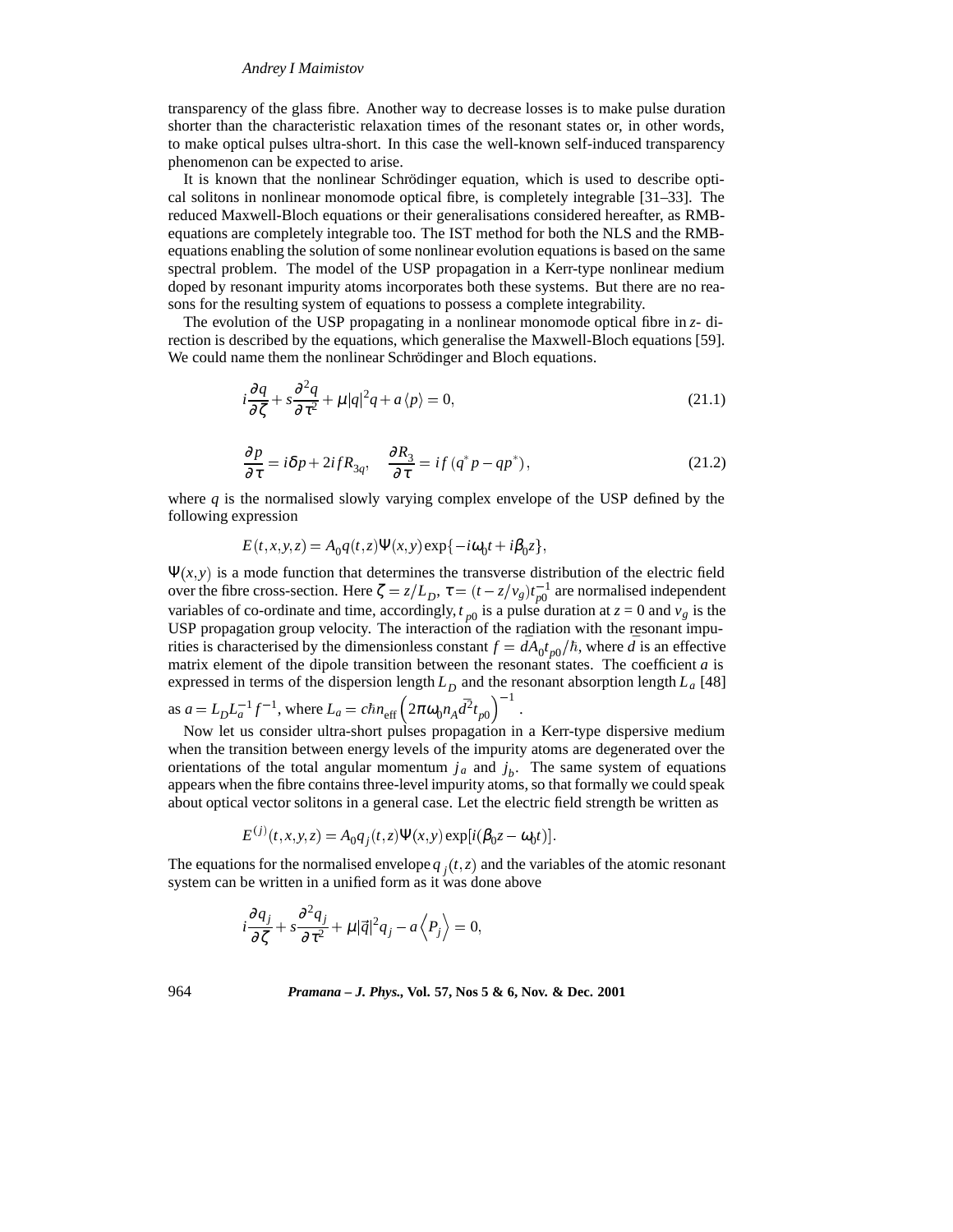$$
\frac{\partial P_j^{(a)}}{\partial \tau} - i\delta P_j^{(a)} = -if \left\{ \sum_i q_i M_{ij}^{(a)} - q_j N^{(a)} \right\},\tag{22}
$$
\n
$$
\frac{\partial M_{jl}^{(a)}}{\partial t} = -if \left\{ \sum_i q_i M_{ij}^{(a)} - q_j N^{(a)} \right\},\tag{22}
$$

$$
\frac{\partial^2 H_{jl}}{\partial \tau} = -if \left\{ q_j^* P_l^{(a)} - q_l P_j^{(a)*} \right\}, \quad \frac{\partial N^{(a)}}{\partial \tau} = -if \sum_j \left\{ q_j P_j^{(a)*} - q_j^* P_j^{(a)} \right\}
$$

where *j* and *l* mark the spherical components of the vectors, and  $P_j = \sum_a \beta_a P_j^{(a)}$ . The variables into the Bloch equations in the system (22) have been determined above.

It has been found [48] that both systems of equations (21) and (22) are integrable ones only under condition  $L_D L_K^{-1} = 2f^2$ . This condition implies that the soliton of the selfinduced transparency should simultaneously be also a soliton of the NLS equation. To put this in another way, the amplitude and duration of the  $2\pi$ -pulse should precisely be of such values that the corresponding self-action (due to the high-frequency Kerr effect) would lead to complete compensation of the dispersion broadening of the USP. Thereby, the existence of the optical solitons in a fibre doped with resonant impurities is restricted.

Yet another example of integrable model describing USP propagation in fibre is proposed in [60]. There the NLS equation (21.1) has been replaced by the Hirota-like equation:

$$
i\frac{\partial q}{\partial \zeta} + \frac{1}{2} \frac{\partial^2 q}{\partial \tau^2} + |q|^2 q + i\epsilon \left( \frac{\partial^3 q}{\partial \tau^3} + 3|q|^2 \frac{\partial q}{\partial \tau} + \frac{3}{2} q \frac{\partial |q|^2}{\partial \tau} \right) + a \langle p \rangle = 0.
$$
 (23)

The resulting system of equation admits the Painlevé property for certain relations between the physical parameters involved in the model. Also the zero-curvature representation of this system has been explicitly found.

## **4. Conclusion**

In conclusion some problems related with integrable models and development of the ideas mentioned above will be considered.

In the traditional scheme of the IST method the spectral parameter of the auxiliary linear problem is considered as a constant. The generation of the IST method, where the spectral parameter depends on time and space co-ordinate is proposed in [61]. Nonlinear equations arising in this approach include the explicit dependence on co-ordinates. In the framework of this method the generation of the Maxwell-Bloch equations is constructed. This new system describes evolution of the USP in a two-level medium wherein the pumping of the excited states of atoms operated continuously.

Propagation of the USP in a long two-level amplifier is considered in [62,63]. The IST method is applied to the SIT equations in order to obtain its uniform asymptotic solution at long distance. It is shown that the amplified pulse is always of a quasi self-similar nature. In the neighbourhood of the wave front USP is described by the Painlevé equation, whereas far from the front the solution goes into the rapidly oscillating self-similar regime.

The SIT equations have been employed [64] to describe the phenomenon of superfluorescence. Contrary to the self-induced transparency, the superfluorescence pulse is generated from an unstable state and the IST method is to be re-formulated for the boundary problem at the half *t*-axis. It was done in [64].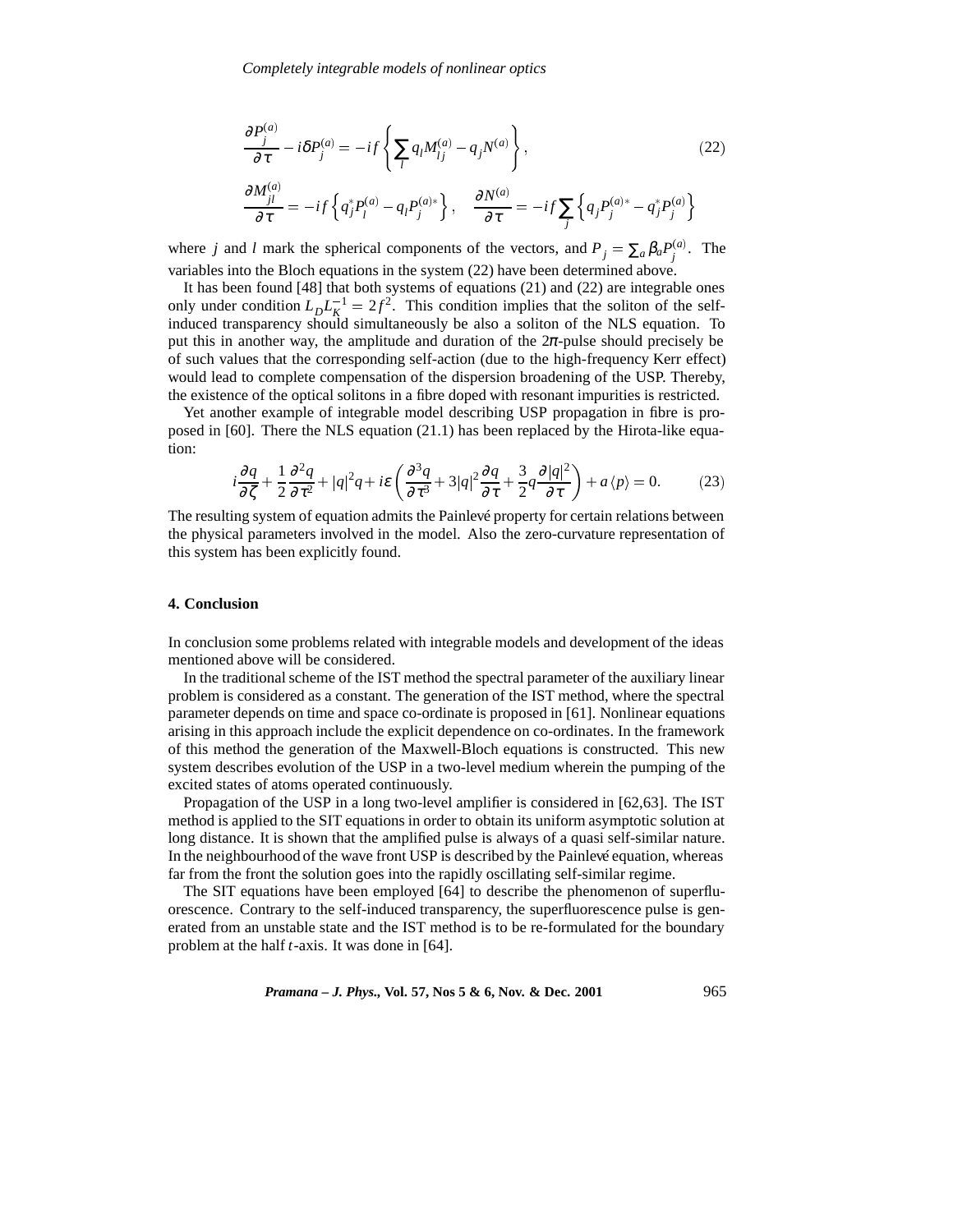Progress in laser physics has made possible the generation of intense ultra-short pulses to produce the multi-photon processes. The simplest one develops when the resonant matter interacts with a pair of USPs of different carrier frequencies  $\omega_1$  and  $\omega_2$  so that  $\omega_1 \pm \omega_2$ coincides with a transition frequency  $\omega_{ca}$ . The nonlinear processes are two-photon absorption and Raman scattering, respectively. The coherent pulse propagation takes place under both resonance conditions when the pulse duration is much less than the relaxation times. This process is similar to SIT and it is referred to as *two-photon self-induced transparency* (TPSIT). This phenomenon can be described in the framework of the generalised Maxwell-Bloch equations [65,66]. These equations are converted into a new system of equation for new variables, which are quadratic functions of initial slowly varying envelopes of the electromagnetic fields [66,67]. As is shown by Kaup and Steudel [67,68] under certain conditions these equations can be solved by using a modified IST method.

It is interesting that both McCall-Hahn equations in the sharp-line limit and exact resonance and GSIT equations can be mapped into the model of *principal chiral fields*. The Kaup-Steudel equations are related to the same model [69]. Recently the authors of [70] have investigated the GSIT equations and found the hidden non-Abelian group structure of these equations in the case of a multi-level resonant medium. They have discovered that a non-degenerate two-level system of self-induced transparency is associated with symmetric space  $G/H = SU(2)/U(1)$ , while three-level *V*- or Λ-systems are associated with  $G/H = SU(3)/U(2)$ . The same symmetric space is associated with the degenerate two-level system of SIT in the case of transitions  $j_1 = 1 \rightarrow j_2 = 0$  and  $j_1 = 0 \rightarrow j_2 = 1$ . When one considers the transition  $j_1 = 1/2 \rightarrow j_2 = 1/2$ , the GSIT equations are associated with  $G/H = (SU(3)/U(2))^2$ . There are many complex aspects related to the degeneration of the energy levels in a three-level system of SIT. For instance, the transitions between states  $j_a = j_c = 0$ ,  $j_b = 1$  (or  $j_a = j_c = 1$ ,  $j_b = 0$ ) are associated with the symmetric space  $G/H = SU(4)/S(U(2) \times U(2))$  (accordingly  $G/H = SU(5)/U(4)$ ).

The degenerate four-wave interaction consisting of two counter-propagating pulses in a cubic nonlinear medium, with arbitrary polarisations which can vary through each pulse has been considered in [71,72]. The group velocity dispersion is neglected that the results in the intensity envelopes propagating are unchanged from their initial forms. However, the polarisation evolves according to the nonlinear interaction, and it is found it can exhibit soliton behaviour. The problem is best approached if one introduces the following vectors (i.e. Stokes vectors)

$$
S^{(\pm)} = \left\{ q_{x}^{(\pm)}{*}q_{y}^{(\pm)} + c.c., \quad iq_{x}^{(\pm)}{*}q_{y}^{(\pm)} + c.c., \quad |q_{x}^{(\pm)}|^{2} - |q_{y}^{(\pm)}|^{2} \right\},
$$

where  $\mathbf{q}_{x,y}^{(\pm)}$  are the transverse normalised slowly varying envelopes of the pulses propagating in the  $+\hat{z}$  and  $-\hat{z}$  directions, respectively. By using the cone co-ordinate  $2x_{+}$  =  $\mp (z \pm ct)$ , the evolution equations for  $q_{xy}^{(\pm)}$  can be re-written as the equation of motion for chiral field on the group  $O(3)$ :

$$
\partial_{+} \mathbf{S}^{(+)} = \mathbf{S}^{(+)} \times \hat{J} \mathbf{S}^{(-)}, \quad \partial_{-} \mathbf{S}^{(-)} = -\mathbf{S}^{(-)} \times \hat{J} \mathbf{S}^{(+)} \tag{24}
$$

where the diagonal matrix  $\hat{J}$  is defined by constants of the model. These equations are integrable by the IST method [73,74]. It should be pointed out that in the anisotropic case (i.e. matrix elements of  $\hat{J}$  are different) the equations (24) describe the *domain wall* (DW) in the configuration of the Stokes vectors. As far as we know it is the first example of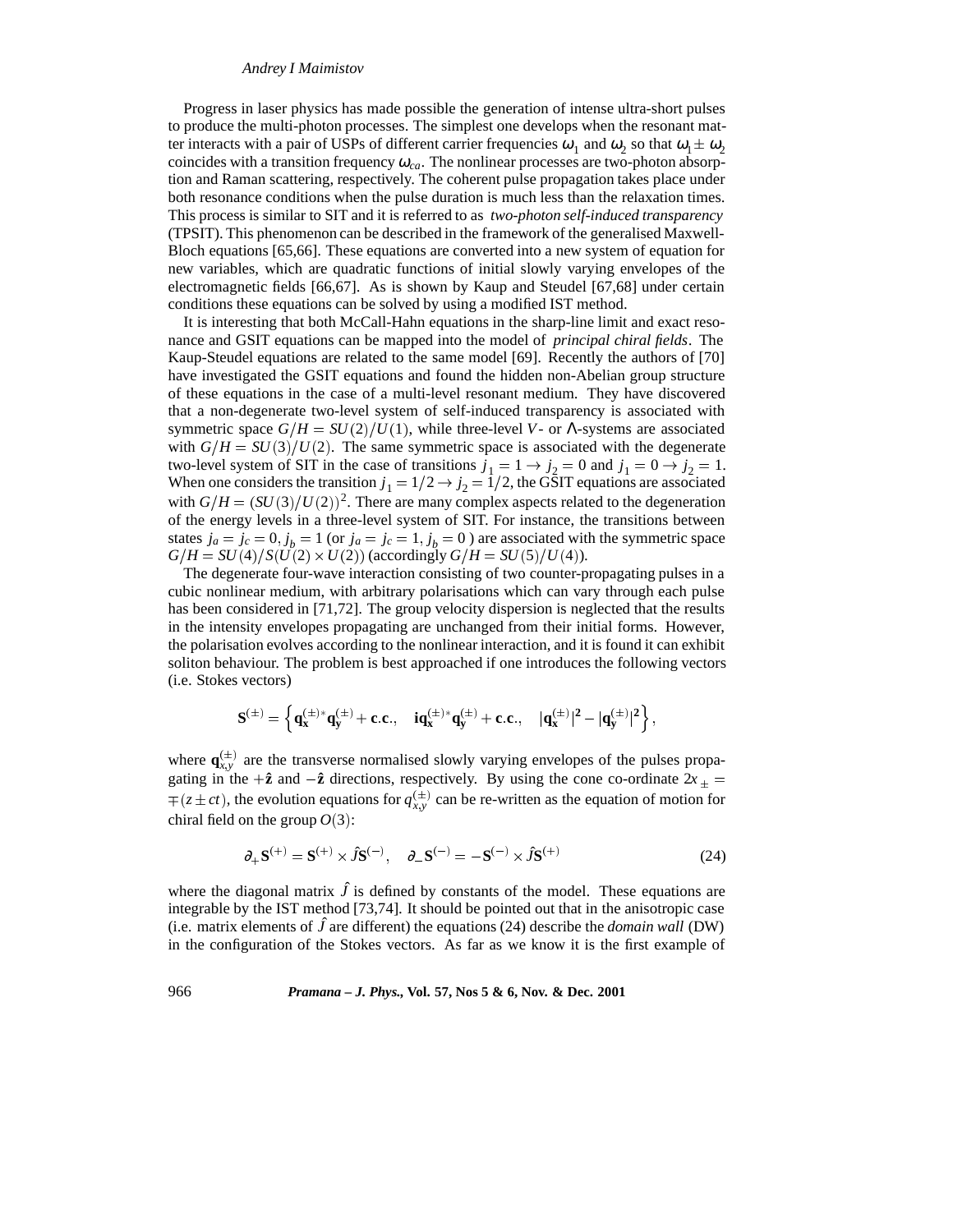domain structure in nonlinear optics, where DW's represent space regions with different stable polarisation states of the interacting optical waves. The Hamiltonian achieves the minimum on these optical domains, and DW's are the regions of polarisation switching. Recently, the study of the DW's is considered in systems of coupled NLS equations governing propagation of light in nonlinear fibres [75]. An important point is that group-velocity dispersion is taken into account. Two types of the DW are found out: the one between different elliptic polarisations in the bimodal fibre and a dark soliton in one core of the dual-core coupler. However, both the models are considered in [75] and the models quoted there are not integrable ones.

## **Acknowledgment**

The author is grateful to Prof. S O Elyutin and Dr. A M Basharov for enlightening discussions. The financial support from INTAS (Grant No: 96-0339) is also acknowledged.

## **References**

- [1] S L McCall and E L Hahn, *Phys. Rev. Letts.* **18**, 908 (1967)
- [2] S L McCall and E L Hahn, *Phys. Rev.* **183**, 457 (1969)
- [3] L Allen and J H Eberly, *Optical resonance and two-level atoms* (Wiley, New York, 1975)
- [4] R F Slusher, *Progr. Opt.*, **12**, 53 (1974)
- [5] G L Lamb, Jr., *Rev. Mod. Phys.* **43**, 99 (1971)
- [6] J L Eilbeck, J D Gibbon, P J Caudrey and R K Bullough, *J. Phys.* **A6**, 1337 (1973)
- [7] G L Lamb, Jr. *Phys. Rev.* **A9**, 422 (1974)
- [8] J D Gibbon, P J Caudrey, R K Bullough and J L Eilbeck, *Lett. Nuovo Cimento* **8**, 755 (1973)
- [9] L A Takhtajan, *Sov. Phys. JETP* **39**, 228 (1974)
- [10] M J Ablowitz, D J Kaup, A C Newell and H Segur, *J. Math. Phys.* **1**5,1852 (1974)
- [11] D J Kaup, *Phys. Rev.* **A16**, 240 (1965)
- [12] H A Haus, *Rev. Mod. Phys.* **51**, 331 (1979)
- [13] J D Gibbon and J L Eilbeck, *J. Phys.* **A5**, L122 (1972)
- [14] P J Caudrey, J D Gibbon, J L Eilbeck and R K Bullough, *Phys. Rev. Letts.* **30**, 237 (1973)
- [15] P J Caudrey, J L Eilbeck, J D Gibbon and R K Bullough, *J. Phys.* **A6**, L53 (1973)
- [16] R K Bullough, P M Jack, P W Kitchenside and R Saunders, *Phys. Scr.* **20**, 364 (1979)
- [17] J L Eilbeck and R K Bullough, *J. Phys.* **A5** , 820 (1972)
- [18] A Hasegawa and F Tappert, *Appl. Phys. Lett.* **23**, 142 (1973)
- [19] A Hasegawa and F Tappert, *Appl. Phys. Lett.* **23**, 171 (1973)
- [20] D M Bloom, L F Mollenauer, Ch Lin, N Taylor and A M Del Gaudio, *Opt. Lett.* **4**, 297 (1979)
- [21] L F Mollenauer, R H Stolen and J P Gordon, *Phys. Rev. Lett.* **45**, 1095 (1980)
- [22] L F Mollenauer, R H Stolen and M N Islam, *Opt. Lett.* **10**, 229 (1985)
- [23] M Jain and N Tzoar, *J. Appl. Phys.* **49**, 4649 (1978)
- [24] B Bendow, P D Gianino, N Tzoar and M Jain, *J. Opt. Soc. Am.* **70**, 539 (1980)
- [25] V E Zakharov and A B Schabat, *Sov. Phys. JETP* **34**, 62 (1972 )
- [26] V E Zakharov and S V Manakov, *Teor. Mat. Fiz.* **19**, 332 (1974) (in Russian)
- [27] J Satsuma and N Yajima, *Progr. Theor. Phys. Suppl.* **N55**, 284 (1974)
- [28] E Olmedilla, *Physica* **D25**, 330 (1987)
- [29] A Hasegawa, *Optical solitons in fibers* (Springer-Verlag, Berlin, 1990)
- [30] G P Agrawal, *Nonlinear fiber optics* (Academic Press, Inc., Boston, 1995)